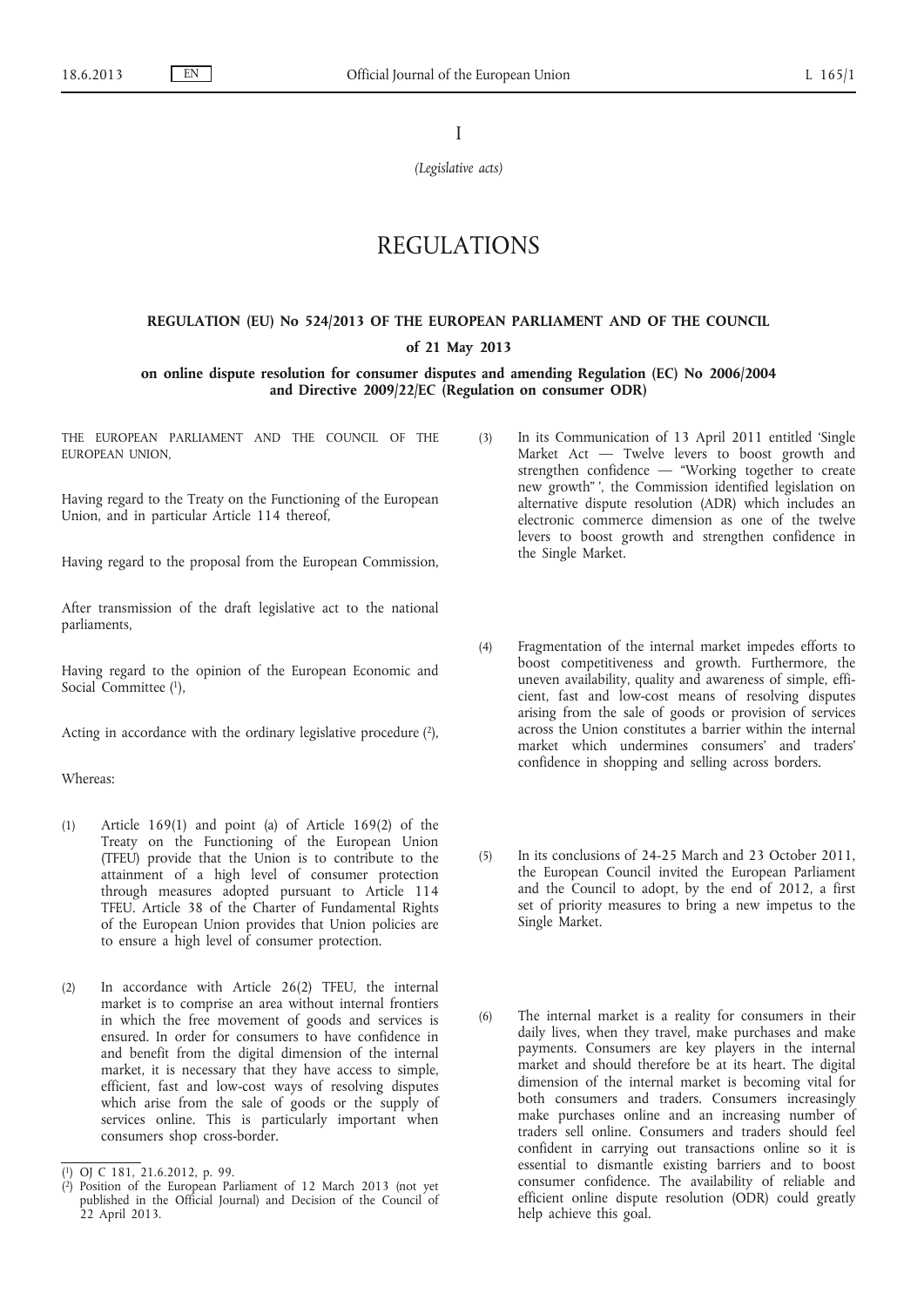- (7) Being able to seek easy and low-cost dispute resolution can boost consumers' and traders' confidence in the digital Single Market. Consumers and traders, however, still face barriers to finding out-of-court solutions in particular to their disputes arising from cross-border online transactions. Thus, such disputes currently are often left unresolved.
- (8) ODR offers a simple, efficient, fast and low-cost out-ofcourt solution to disputes arising from online transactions. However, there is currently a lack of mechanisms which allow consumers and traders to resolve such disputes through electronic means; this leads to consumer detriment, acts as a barrier, in particular, to cross-border online transactions, and creates an uneven playing field for traders, and thus hampers the overall development of online commerce.
- (9) This Regulation should apply to the out-of-court resolution of disputes initiated by consumers resident in the Union against traders established in the Union which are covered by Directive 2013/11/EU of the European Parliament and of the Council of 21 May 2013 on alternative dispute resolution for consumer disputes (Directive on consumer ADR)  $(1)$ .
- (10) In order to ensure that the ODR platform can also be used for ADR procedures which allow traders to submit complaints against consumers, this Regulation should also apply to the out-of-court resolution of disputes initiated by traders against consumers where the relevant ADR procedures are offered by ADR entities listed in accordance with Article  $20(2)$  of Directive 2013/11/EU. The application of this Regulation to such disputes should not impose any obligation on Member States to ensure that the ADR entities offer such procedures.
- (11) Although in particular consumers and traders carrying out cross-border online transactions will benefit from the ODR platform, this Regulation should also apply to domestic online transactions in order to allow for a true level playing field in the area of online commerce.
- (12) This Regulation should be without prejudice to Directive 2008/52/EC of the European Parliament and of the Council of 21 May 2008 on certain aspects of mediation in civil and commercial matters (2).
- (13) The definition of 'consumer' should cover natural persons who are acting outside their trade, business, craft or profession. However, if the contract is concluded for

purposes partly within and partly outside the person's trade (dual purpose contracts) and the trade purpose is so limited as not to be predominant in the overall context of the supply, that person should also be considered as a consumer.

- (14) The definition of 'online sales or service contract' should cover a sales or service contract where the trader, or the trader's intermediary, has offered goods or services through a website or by other electronic means and the consumer has ordered those goods or services on that website or by other electronic means. This should also cover cases where the consumer has accessed the website or other information society service through a mobile electronic device such as a mobile telephone.
- (15) This Regulation should not apply to disputes between consumers and traders that arise from sales or service contracts concluded offline and to disputes between traders.
- (16) This Regulation should be considered in conjunction with Directive 2013/11/EU which requires Member States to ensure that all disputes between consumers resident and traders established in the Union which arise from the sale of goods or provisions of services can be submitted to an ADR entity.
- (17) Before submitting their complaint to an ADR entity through the ODR platform, consumers should be encouraged by Member States to contact the trader by any appropriate means, with the aim of resolving the dispute amicably.
- (18) This Regulation aims to create an ODR platform at Union level. The ODR platform should take the form of an interactive website offering a single point of entry to consumers and traders seeking to resolve disputes out-of-court which have arisen from online transactions. The ODR platform should provide general information regarding the out-of-court resolution of contractual disputes between traders and consumers arising from online sales and service contracts. It should allow consumers and traders to submit complaints by filling in an electronic complaint form available in all the official languages of the institutions of the Union and to attach relevant documents. It should transmit complaints to an ADR entity competent to deal with the dispute concerned. The ODR platform should offer, free of charge, an electronic case management tool which enables ADR entities to conduct the dispute resolution procedure with the parties through the ODR platform. ADR entities should not be obliged to use the case management tool.

<sup>(</sup> 1) See page 63 of this Official Journal.

<sup>(</sup> 2) OJ L 136, 24.5.2008, p. 3.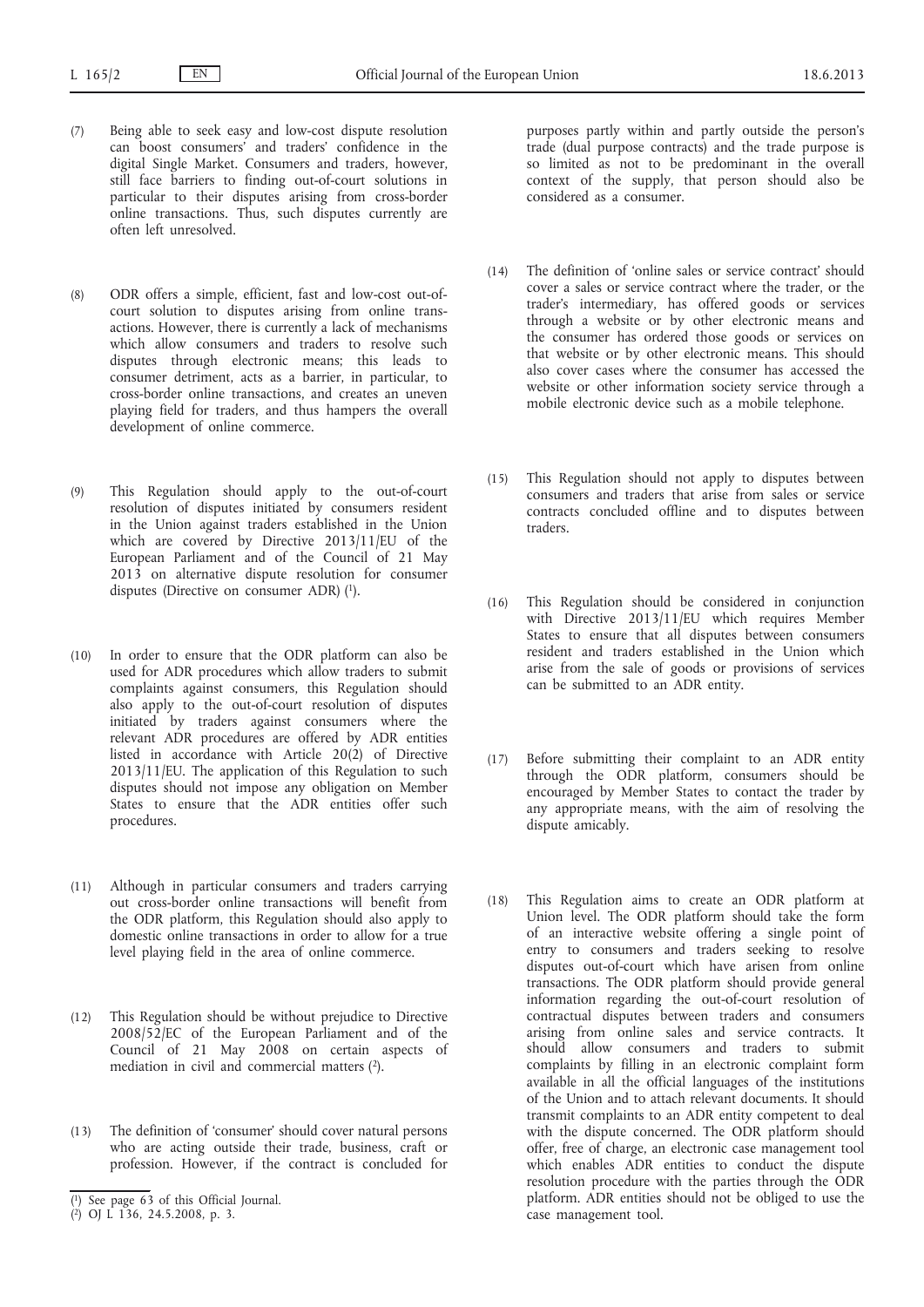- (19) The Commission should be responsible for the development, operation and maintenance of the ODR platform and provide all technical facilities necessary for the functioning of the platform. The ODR platform should offer an electronic translation function which enables the parties and the ADR entity to have the information which is exchanged through the ODR platform and is necessary for the resolution of the dispute translated, where appropriate. That function should be capable of dealing with all necessary translations and should be supported by human intervention, if necessary. The Commission should also provide, on the ODR platform, information for complainants about the possibility of requesting assistance from the ODR contact points.
- (20) The ODR platform should enable the secure interchange of data with ADR entities and respect the underlying principles of the European Interoperability Framework adopted pursuant to Decision 2004/387/EC of the European Parliament and of the Council of 21 April 2004 on interoperable delivery of pan-European eGovernment services to public administrations, businesses and citizens (IDABC)  $(1)$ .
- (21) The ODR platform should be made accessible, in particular, through the 'Your Europe portal' established in accordance with Annex II to Decision 2004/387/EC, which provides access to pan-European, multilingual online information and interactive services to businesses and citizens in the Union. The ODR platform should be given prominence on the 'Your Europe portal'.
- (22) An ODR platform at Union level should build on existing ADR entities in the Member States and respect the legal traditions of the Member States. ADR entities to which a complaint has been transmitted through the ODR platform should therefore apply their own procedural rules, including rules on cost. However, this Regulation intends to establish some common rules applicable to those procedures that will safeguard their effectiveness. This should include rules ensuring that such dispute resolution does not require the physical presence of the parties or their representatives before the ADR entity, unless its procedural rules provide for that possibility and the parties agree.
- (23) Ensuring that all ADR entities listed in accordance with Article 20(2) of Directive 2013/11/EU are registered with the ODR platform should allow for full coverage in online out-of-court resolution for disputes arising from online sales or service contracts.
- (24) This Regulation should not prevent the functioning of any existing dispute resolution entity operating online or of any ODR mechanism within the Union. It should

not prevent dispute resolution entities or mechanisms from dealing with online disputes which have been submitted directly to them.

- (25) ODR contact points hosting at least two ODR advisors should be designated in each Member State. The ODR contact points should support the parties involved in a dispute submitted through the ODR platform without being obliged to translate documents relating to that dispute. Member States should have the possibility to confer the responsibility for the ODR contact points on their centres of the European Consumer Centres Network. Member States should make use of that possibility in order to allow ODR contact points to fully benefit from the experience of the centres of the European Consumer Centres Network in facilitating the settlement of disputes between consumers and traders. The Commission should establish a network of ODR contact points to facilitate their cooperation and work and provide, in cooperation with Member States, appropriate training for ODR contact points.
- (26) The right to an effective remedy and the right to a fair trial are fundamental rights laid down in Article 47 of the Charter of Fundamental Rights of the European Union. ODR is not intended to and cannot be designed to replace court procedures, nor should it deprive consumers or traders of their rights to seek redress before the courts. This Regulation should not, therefore, prevent parties from exercising their right of access to the judicial system.
- (27) The processing of information under this Regulation should be subject to strict guarantees of confidentiality and should comply with the rules on the protection of personal data laid down in Directive 95/46/EC of the European Parliament and of the Council of 24 October 1995 on the protection of individuals with regard to the processing of personal data and on the free movement of such data  $(2)$  and in Regulation (EC) No  $45/2001$  of the European Parliament and of the Council of 18 December 2000 on the protection of individuals with regard to the processing of personal data by the Community institutions and bodies and on the free movement of such data  $(3)$ . Those rules should apply to the processing of personal data carried out under this Regulation by the various actors of the ODR platform, whether they act alone or jointly with other such actors.
- (28) Data subjects should be informed about, and give their consent to, the processing of their personal data in the ODR platform, and should be informed about their rights with regard to that processing, by means of a comprehensive privacy notice to be made publicly available by the Commission and explaining, in clear and simple language, the processing operations performed under the responsibility of the various actors of the platform, in accordance with Articles 11 and 12 of Regulation (EC) No 45/2001 and with national legislation adopted pursuant to Articles 10 and 11 of Directive 95/46/EC.

<sup>(</sup> 1) OJ L 144, 30.4.2004, p. 62.

<sup>(</sup> 2) OJ L 281, 23.11.1995, p. 31.

<sup>(</sup> 3) OJ L 8, 12.1.2001, p. 1.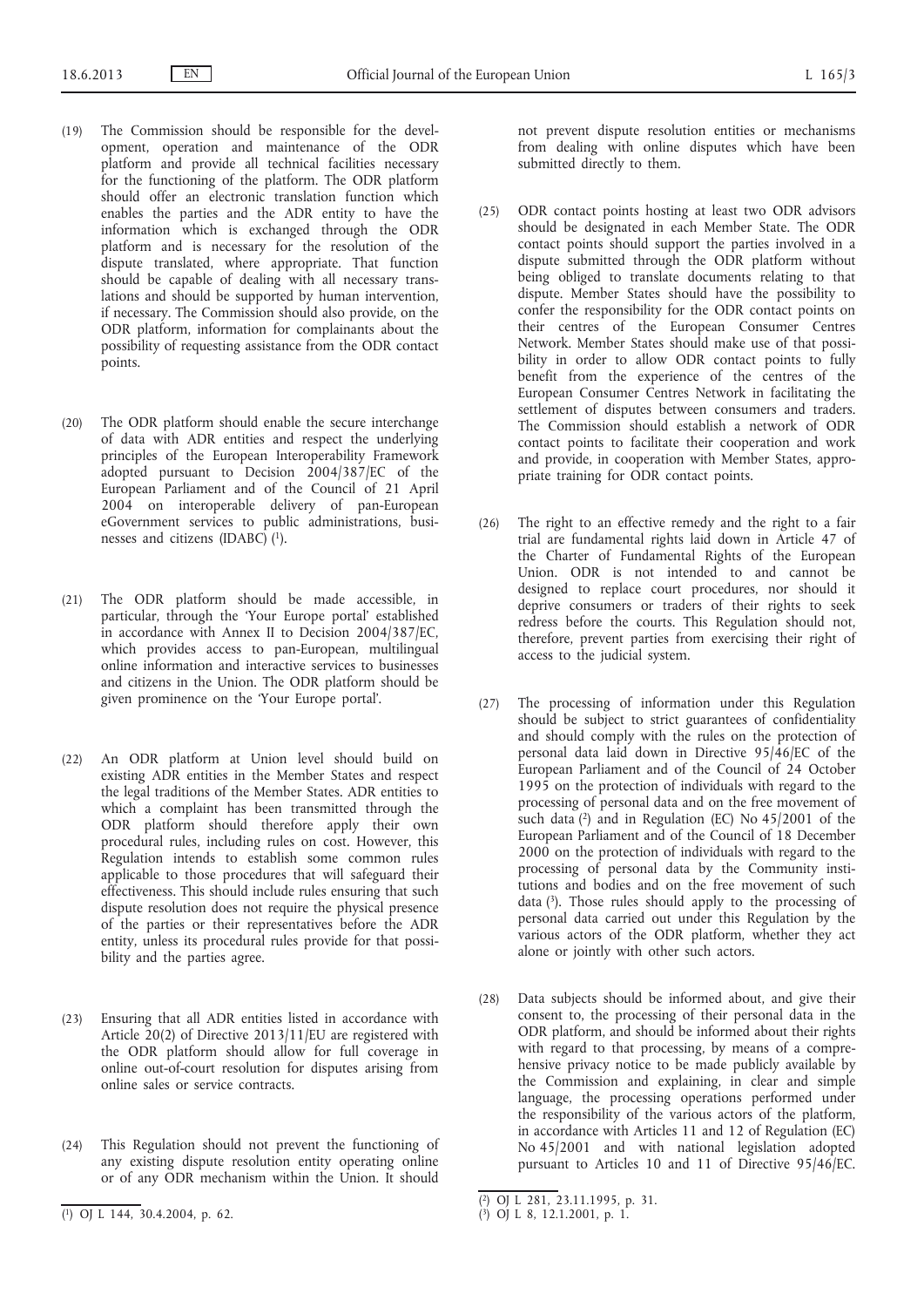- (29) This Regulation should be without prejudice to provisions on confidentiality in national legislation relating to ADR.
- (30) In order to ensure broad consumer awareness of the existence of the ODR platform, traders established within the Union engaging in online sales or service contracts should provide, on their websites, an electronic link to the ODR platform. Traders should also provide their email address so that consumers have a first point of contact. A significant proportion of online sales and service contracts are concluded using online marketplaces, which bring together or facilitate online transactions between consumers and traders. Online marketplaces are online platforms which allow traders to make their products and services available to consumers. Such online marketplaces should therefore have the same obligation to provide an electronic link to the ODR platform. This obligation should be without prejudice to Article 13 of Directive 2013/11/EU concerning the requirement that traders inform consumers about the ADR procedures by which those traders are covered and about whether or not they commit to use ADR procedures to resolve disputes with consumers. Furthermore, that obligation should be without prejudice to point (t) of Article 6(1) and to Article 8 of Directive 2011/83/EU of the European Parliament and of the Council of 25 October 2011 on consumer rights (1). Point (t) of Article 6(1) of Directive 2011/83/EU stipulates for consumer contracts concluded at a distance or off premises, that the trader is to inform the consumer about the possibility of having recourse to an out-of-court complaint and redress mechanism to which the trader is subject, and the methods for having access to it, before the consumer is bound by the contract. For the same consumer awareness reasons, Member States should encourage consumer associations and business associations to provide an electronic link to the website of the ODR platform.
- (31) In order to take into account the criteria by which the ADR entities define their respective scopes of application the power to adopt acts in accordance with Article 290 TFEU should be delegated to the Commission to adapt the information which a complainant is to provide in the electronic complaint form made available on the ODR platform. It is of particular importance that the Commission carry out appropriate consultations during its preparatory work, including at expert level. The Commission, when preparing and drawing up delegated acts, should ensure a simultaneous, timely and appropriate transmission of relevant documents to the European Parliament and to the Council.
- (32) In order to ensure uniform conditions for the implementation of this Regulation implementing powers should be conferred on the Commission in respect of the functioning of the ODR platform, the modalities for the submission of a complaint and cooperation within the network of ODR contact points. Those powers should be

exercised in accordance with Regulation (EU) No 182/2011 of the European Parliament and of the Council of 16 February 2011 laying down the rules and general principles concerning mechanisms for control by Member States of the Commission's exercise of implementing powers  $(2)$ . The advisory procedure should be used for the adoption of implementing acts relating to the electronic complaint form given its purely technical nature. The examination procedure should be used for the adoption of the rules concerning the modalities of cooperation between the ODR advisors of the network of ODR contact points.

- (33) In the application of this Regulation, the Commission should consult, where appropriate, the European Data Protection Supervisor.
- (34) Since the objective of this Regulation, namely to set up a European ODR platform for online disputes governed by common rules, cannot be sufficiently achieved by the Member States and can therefore, by reason of its scale and effects, be better achieved at Union level, the Union may adopt measures in accordance with the principle of subsidiarity as set out in Article 5 of the Treaty on European Union. In accordance with the principle of proportionality, as set out in that Article, this Regulation does not go beyond what is necessary in order to achieve that objective.
- (35) This Regulation respects fundamental rights and observes the principles recognised in particular by the Charter of Fundamental Rights of the European Union and specifically Articles 7, 8, 38 and 47 thereof.
- (36) The European Data Protection Supervisor was consulted in accordance with Article  $28(2)$  of Regulation (EC) No 45/2001 and delivered an opinion on 12 January  $2012$   $(3)$ ,

HAVE ADOPTED THIS REGULATION:

## CHAPTER I

#### **GENERAL PROVISIONS**

# *Article 1*

#### **Subject matter**

The purpose of this Regulation is, through the achievement of a high level of consumer protection, to contribute to the proper functioning of the internal market, and in particular of its digital dimension by providing a European ODR platform ('ODR platform') facilitating the independent, impartial, transparent, effective, fast and fair out-of-court resolution of disputes between consumers and traders online.

<sup>(</sup> 1) OJ L 304, 22.11.2011, p. 64.

<sup>(</sup> 2) OJ L 55, 28.2.2011, p. 13.

<sup>(</sup> 3) OJ C 136, 11.5.2012, p. 1.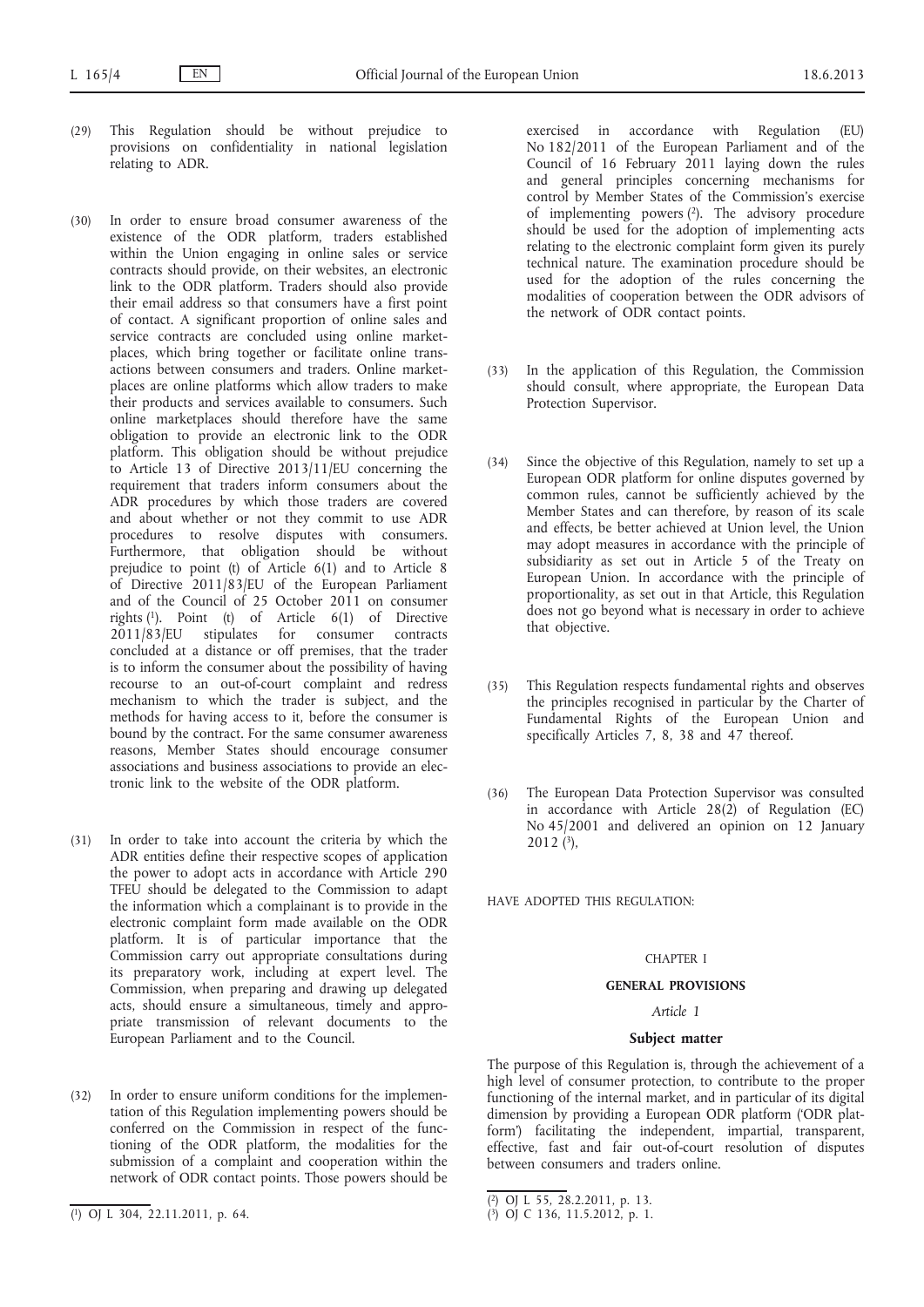#### **Scope**

1. This Regulation shall apply to the out-of-court resolution of disputes concerning contractual obligations stemming from online sales or service contracts between a consumer resident in the Union and a trader established in the Union through the intervention of an ADR entity listed in accordance with Article 20(2) of Directive 2013/11/EU and which involves the use of the ODR platform.

2. This Regulation shall apply to the out-of-court resolution of disputes referred to in paragraph 1, which are initiated by a trader against a consumer, in so far as the legislation of the Member State where the consumer is habitually resident allows for such disputes to be resolved through the intervention of an ADR entity.

3. Member States shall inform the Commission about whether or not their legislation allows for disputes referred to in paragraph 1, which are initiated by a trader against a consumer, to be resolved through the intervention of an ADR entity. Competent authorities shall, when they notify the list referred to in Article 20(2) of Directive 2013/11/EU, inform the Commission about which ADR entities deal with such disputes.

4. The application of this Regulation to disputes referred to in paragraph 1, which are initiated by a trader against a consumer, shall not impose any obligation on Member States to ensure that ADR entities offer procedures for the out-ofcourt resolution of such disputes.

#### *Article 3*

## **Relationship with other Union legal acts**

This Regulation shall be without prejudice to Directive 2008/52/EC.

#### *Article 4*

## **Definitions**

- 1. For the purposes of this Regulation:
- (a) 'consumer' means a consumer as defined in point (a) of Article 4(1) of Directive 2013/11/EU;
- (b) 'trader' means a trader as defined in point (b) of Article 4(1) of Directive 2013/11/EU;
- (c) 'sales contract' means a sales contract as defined in point (c) of Article 4(1) of Directive 2013/11/EU;
- (d) 'service contract' means a service contract as defined in point (d) of Article 4(1) of Directive 2013/11/EU;
- (e) 'online sales or service contract' means a sales or service contract where the trader, or the trader's intermediary, has offered goods or services on a website or by other electronic means and the consumer has ordered such goods or services on that website or by other electronic means;
- 'online marketplace' means a service provider, as defined in point (b) of Article 2 of Directive 2000/31/EC of the European Parliament and of the Council of 8 June 2000 on certain legal aspects of information society services, in particular electronic commerce, in the Internal Market ('Directive on electronic commerce')  $(1)$ , which allows consumers and traders to conclude online sales and service contracts on the online marketplace's website;
- (g) 'electronic means' means electronic equipment for the processing (including digital compression) and storage of data which is entirely transmitted, conveyed and received by wire, by radio, by optical means or by other electromagnetic means;
- (h) 'alternative dispute resolution procedure' ('ADR procedure') means a procedure for the out-of-court resolution of disputes as referred to in Article 2 of this Regulation;
- 'alternative dispute resolution entity' ('ADR entity') means an ADR entity as defined in point (h) of Article 4(1) of Directive 2013/11/EU;
- 'complainant party' means the consumer who or the trader that has submitted a complaint through the ODR platform;
- (k) 'respondent party' means the consumer against whom or the trader against whom a complaint has been submitted through the ODR platform;
- 'competent authority' means a public authority as defined in point (i) of Article 4(1) of Directive 2013/11/EU;
- (m) 'personal data' means any information relating to an identified or identifiable natural person ('data subject'); an identifiable person is one who can be identified, directly or indirectly, in particular by reference to an identification number or to one or more factors specific to that person's physical, physiological, mental, economic, cultural or social identity.

The place of establishment of the trader and of the ADR entity shall be determined in accordance with Article 4(2) and (3) of Directive 2013/11/EU, respectively.

<sup>(</sup> 1) OJ L 178, 17.7.2000, p. 1.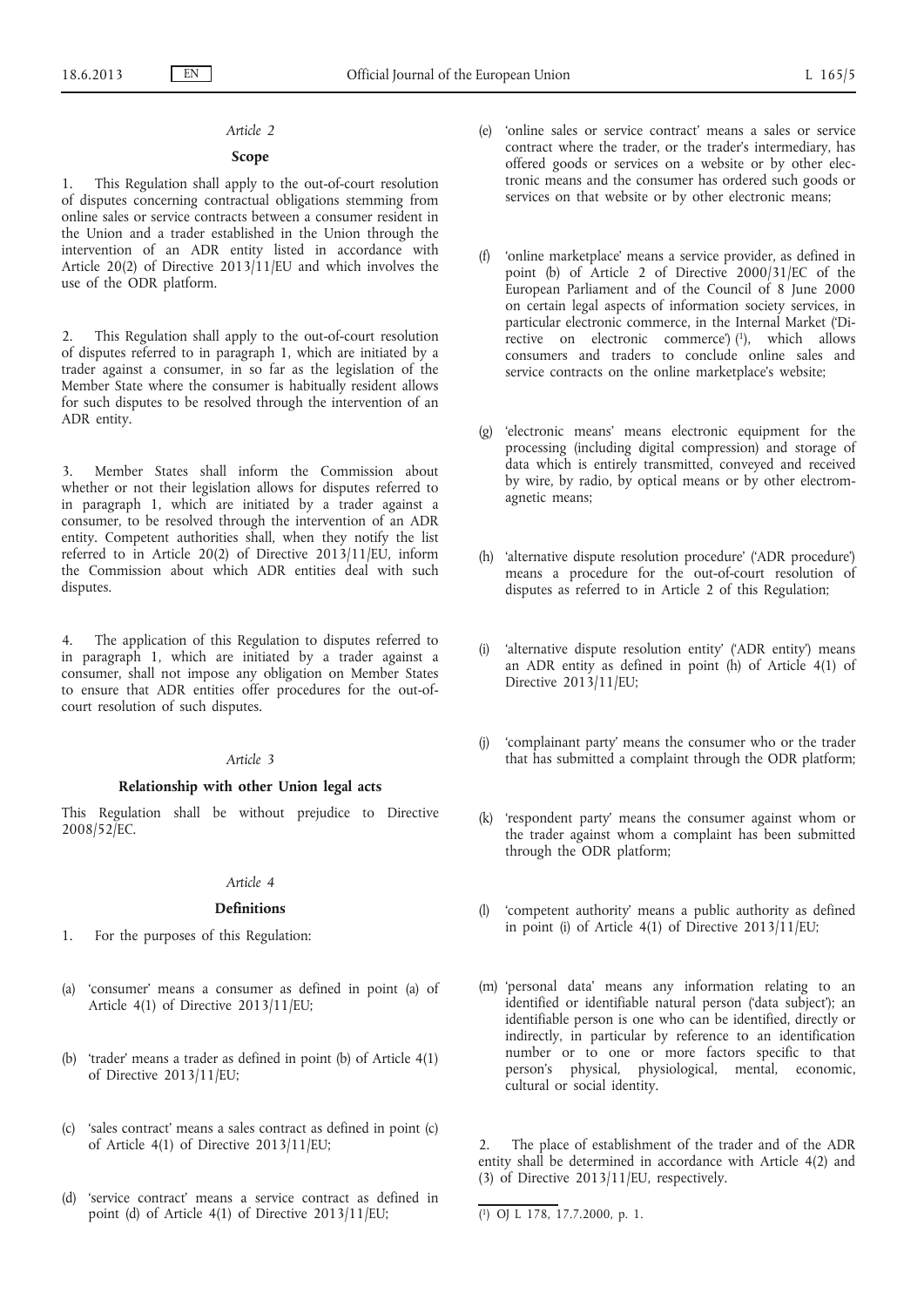# CHAPTER II

## **ODR PLATFORM**

# *Article 5*

## **Establishment of the ODR platform**

1. The Commission shall develop the ODR platform (and be responsible for its operation, including all the translation functions necessary for the purpose of this Regulation, its maintenance, funding and data security. The ODR platform shall be user-friendly. The development, operation and maintenance of the ODR platform shall ensure that the privacy of its users is respected from the design stage ('privacy by design') and that the ODR platform is accessible and usable by all, including vulnerable users ('design for all'), as far as possible.

2. The ODR platform shall be a single point of entry for consumers and traders seeking the out-of-court resolution of disputes covered by this Regulation. It shall be an interactive website which can be accessed electronically and free of charge in all the official languages of the institutions of the Union.

3. The Commission shall make the ODR platform accessible, as appropriate, through its websites which provide information to citizens and businesses in the Union and, in particular, through the 'Your Europe portal' established in accordance with Decision 2004/387/EC.

- 4. The ODR platform shall have the following functions:
- (a) to provide an electronic complaint form which can be filled in by the complainant party in accordance with Article 8;
- (b) to inform the respondent party about the complaint;
- (c) to identify the competent ADR entity or entities and transmit the complaint to the ADR entity, which the parties have agreed to use, in accordance with Article 9;
- (d) to offer an electronic case management tool free of charge, which enables the parties and the ADR entity to conduct the dispute resolution procedure online through the ODR platform;
- (e) to provide the parties and ADR entity with the translation of information which is necessary for the resolution of the dispute and is exchanged through the ODR platform;
- (f) to provide an electronic form by means of which ADR entities shall transmit the information referred to in point (c) of Article 10;
- (g) to provide a feedback system which allows the parties to express their views on the functioning of the ODR platform and on the ADR entity which has handled their dispute;
- (h) to make publicly available the following:
	- (i) general information on ADR as a means of out-of-court dispute resolution;
	- (ii) information on ADR entities listed in accordance with Article 20(2) of Directive 2013/11/EU which are competent to deal with disputes covered by this Regulation:
	- (iii) an online guide about how to submit complaints through the ODR platform;
	- (iv) information, including contact details, on ODR contact points designated by the Member States in accordance with Article 7(1) of this Regulation;
	- (v) statistical data on the outcome of the disputes which were transmitted to ADR entities through the ODR platform.

The Commission shall ensure that the information referred to in point (h) of paragraph 4 is accurate, up to date and provided in a clear, understandable and easily accessible way.

6. ADR entities listed in accordance with Article 20(2) of Directive 2013/11/EU which are competent to deal with disputes covered by this Regulation shall be registered electronically with the ODR platform.

7. The Commission shall adopt measures concerning the modalities for the exercise of the functions provided for in paragraph 4 of this Article through implementing acts. Those implementing acts shall be adopted in accordance with the examination procedure referred to in Article 16(3) of this Regulation.

#### *Article 6*

## **Testing of the ODR platform**

1. The Commission shall, by 9 January 2015 test the technical functionality and user-friendliness of the ODR platform and of the complaint form, including with regard to translation. The testing shall be carried out and evaluated in cooperation with experts in ODR from the Member States and consumer and trader representatives. The Commission shall submit a report to the European Parliament and the Council of the result of the testing and take the appropriate measures to address potential problems in order to ensure the effective functioning of the ODR platform.

In the report referred to in paragraph 1 of this Article, the Commission shall also describe the technical and organisational measures it intends to take to ensure that the ODR platform meets the privacy requirements set out in Regulation (EC) No 45/2001.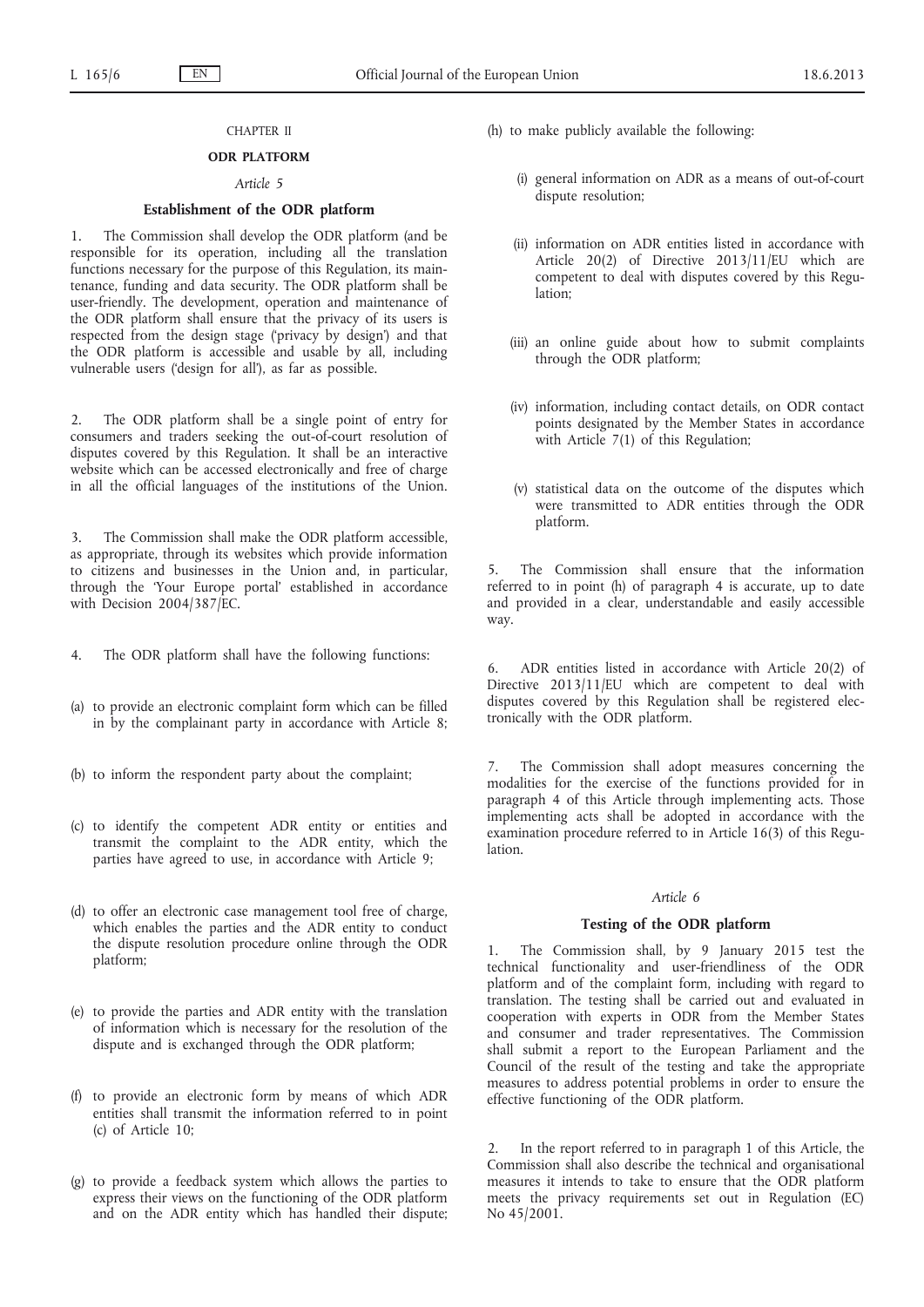## **Network of ODR contact points**

1. Each Member State shall designate one ODR contact point and communicate its name and contact details to the Commission. The Member States may confer responsibility for the ODR contact points on their centres of the European Consumer Centres Network, on consumer associations or on any other body. Each ODR contact point shall host at least two ODR advisors.

2. The ODR contact points shall provide support to the resolution of disputes relating to complaints submitted through the ODR platform by fulfilling the following functions:

- (a) if requested, facilitating communication between the parties and the competent ADR entity, which may include, in particular:
	- (i) assisting with the submission of the complaint and, where appropriate, relevant documentation;
	- (ii) providing the parties and ADR entities with general information on consumer rights in relation to sales and service contracts which apply in the Member State of the ODR contact point which hosts the ODR advisor concerned;
	- (iii) providing information on the functioning of the ODR platform;
	- (iv) providing the parties with explanations on the procedural rules applied by the ADR entities identified;
	- (v) informing the complainant party of other means of redress when a dispute cannot be resolved through the ODR platform;
- (b) submitting, based on the practical experience gained from the performance of their functions, every two years an activity report to the Commission and to the Member States.

The ODR contact point shall not be obliged to perform the functions listed in paragraph 2 in the case of disputes where the parties are habitually resident in the same Member State.

4. Notwithstanding paragraph 3, the Member States may decide, taking into account national circumstances, that the ODR contact point performs one or more functions listed in paragraph 2 in the case of disputes where the parties are habitually resident in the same Member State.

The Commission shall establish a network of contact points ('ODR contact points network') which shall enable cooperation between contact points and contribute to the performance of the functions listed in paragraph 2.

6. The Commission shall at least twice a year convene a meeting of members of the ODR contact points network in order to permit an exchange of best practice, and a discussion of any recurring problems encountered in the operation of the ODR platform.

7. The Commission shall adopt the rules concerning the modalities of the cooperation between the ODR contact points through implementing acts. Those implementing acts shall be adopted in accordance with the examination procedure referred to in Article 16(3).

## *Article 8*

## **Submission of a complaint**

1. In order to submit a complaint to the ODR platform the complainant party shall fill in the electronic complaint form. The complaint form shall be user-friendly and easily accessible on the ODR platform.

2. The information to be submitted by the complainant party shall be sufficient to determine the competent ADR entity. That information is listed in the Annex to this Regulation. The complainant party may attach documents in support of the complaint.

3. In order to take into account the criteria by which the ADR entities, that are listed in accordance with Article 20(2) of Directive 2013/11/EU and that deal with disputes covered by this Regulation, define their respective scopes of application, the Commission shall be empowered to adopt delegated acts in accordance with Article 17 of this Regulation to adapt the information listed in the Annex to this Regulation.

4. The Commission shall lay down the rules concerning the modalities for the electronic complaint form by means of implementing acts. Those implementing acts shall be adopted in accordance with the advisory procedure referred to in Article 16(2).

5. Only data which are accurate, relevant and not excessive in relation to the purposes for which they are collected shall be processed through the electronic complaint form and its attachments.

#### *Article 9*

#### **Processing and transmission of a complaint**

1. A complaint submitted to the ODR platform shall be processed if all the necessary sections of the electronic complaint form have been completed.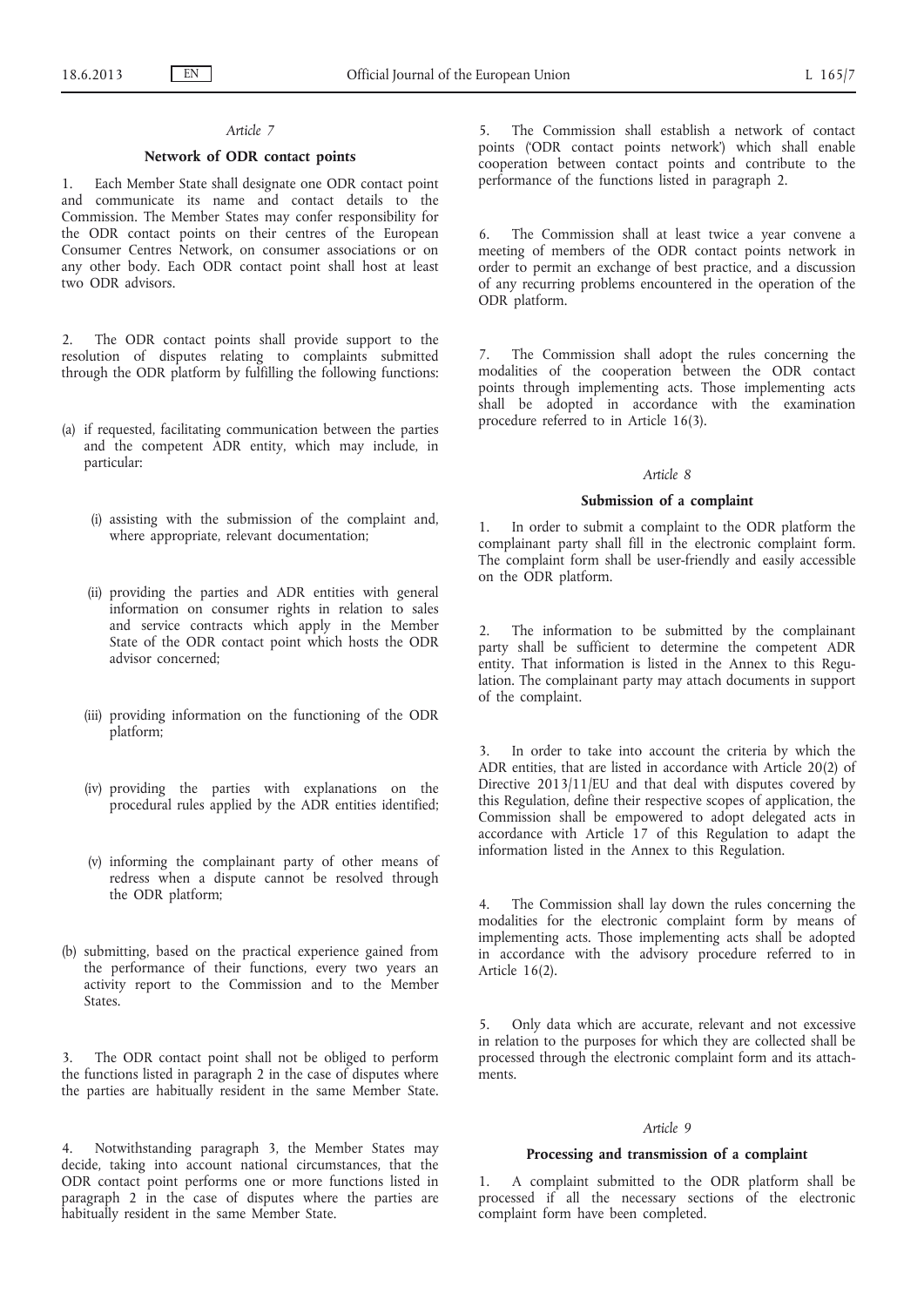If the complaint form has not been fully completed, the complainant party shall be informed that the complaint cannot be processed further, unless the missing information is provided.

3. Upon receipt of a fully completed complaint form, the ODR platform shall, in an easily understandable way and without delay, transmit to the respondent party, in one of the official languages of the institutions of the Union chosen by that party, the complaint together with the following data:

- (a) information that the parties have to agree on an ADR entity in order for the complaint to be transmitted to it, and that, if no agreement is reached by the parties or no competent ADR entity is identified, the complaint will not be processed further;
- (b) information about the ADR entity or entities which are competent to deal with the complaint, if any are referred to in the electronic complaint form or are identified by the ODR platform on the basis of the information provided in that form;
- (c) in the event that the respondent party is a trader, an invitation to state within  $10$  calendar days:
	- whether the trader commits to, or is obliged to use, a specific ADR entity to resolve disputes with consumers, and
	- unless the trader is obliged to use a specific ADR entity, whether the trader is willing to use any ADR entity or entities from those referred to in point (b);
- (d) in the event that the respondent party is a consumer and the trader is obliged to use a specific ADR entity, an invitation to agree within 10 calendar days on that ADR entity or, in the event that the trader is not obliged to use a specific ADR entity, an invitation to select one or more ADR entities from those referred to in point (b);
- (e) the name and contact details of the ODR contact point in the Member State where the respondent party is established or resident, as well as a brief description of the functions referred to in point (a) of Article  $7(2)$ .

4. Upon receipt from the respondent party of the information referred to in point (c) or point (d) of paragraph 3, the ODR platform shall in an easily understandable way and without delay communicate to the complainant party, in one of the official languages of the institutions of the Union chosen by that party, the following information:

- (a) the information referred to in point (a) of paragraph 3;
- (b) in the event that the complainant party is a consumer, the information about the ADR entity or entities stated by the

trader in accordance with point (c) of paragraph 3 and an invitation to agree within 10 calendar days on an ADR entity;

- (c) in the event that the complainant party is a trader and the trader is not obliged to use a specific ADR entity, the information about the ADR entity or entities stated by the consumer in accordance with point (d) of paragraph 3 and an invitation to agree within 10 calendar days on an ADR entity;
- (d) the name and contact details of the ODR contact point in the Member State where the complainant party is established or resident, as well as a brief description of the functions referred to in point (a) of Article  $7(2)$ .

The information referred to in point (b) of paragraph 3 and in points (b) and (c) of paragraph 4 shall include a description of the following characteristics of each ADR entity:

- (a) the name, contact details and website address of the ADR entity;
- (b) the fees for the ADR procedure, if applicable;
- (c) the language or languages in which the ADR procedure can be conducted;
- (d) the average length of the ADR procedure;
- (e) the binding or non-binding nature of the outcome of the ADR procedure;
- (f) the grounds on which the ADR entity may refuse to deal with a given dispute in accordance with Article 5(4) of Directive 2013/11/EU.

The ODR platform shall automatically and without delay transmit the complaint to the ADR entity that the parties have agreed to use in accordance with paragraphs 3 and 4.

The ADR entity to which the complaint has been transmitted shall without delay inform the parties about whether it agrees or refuses to deal with the dispute in accordance with Article 5(4) of Directive 2013/11/EU. The ADR entity which has agreed to deal with the dispute shall also inform the parties of its procedural rules and, if applicable, of the costs of the dispute resolution procedure concerned.

Where the parties fail to agree within 30 calendar days after submission of the complaint form on an ADR entity, or the ADR entity refuses to deal with the dispute, the complaint shall not be processed further. The complainant party shall be informed of the possibility of contacting an ODR advisor for general information on other means of redress.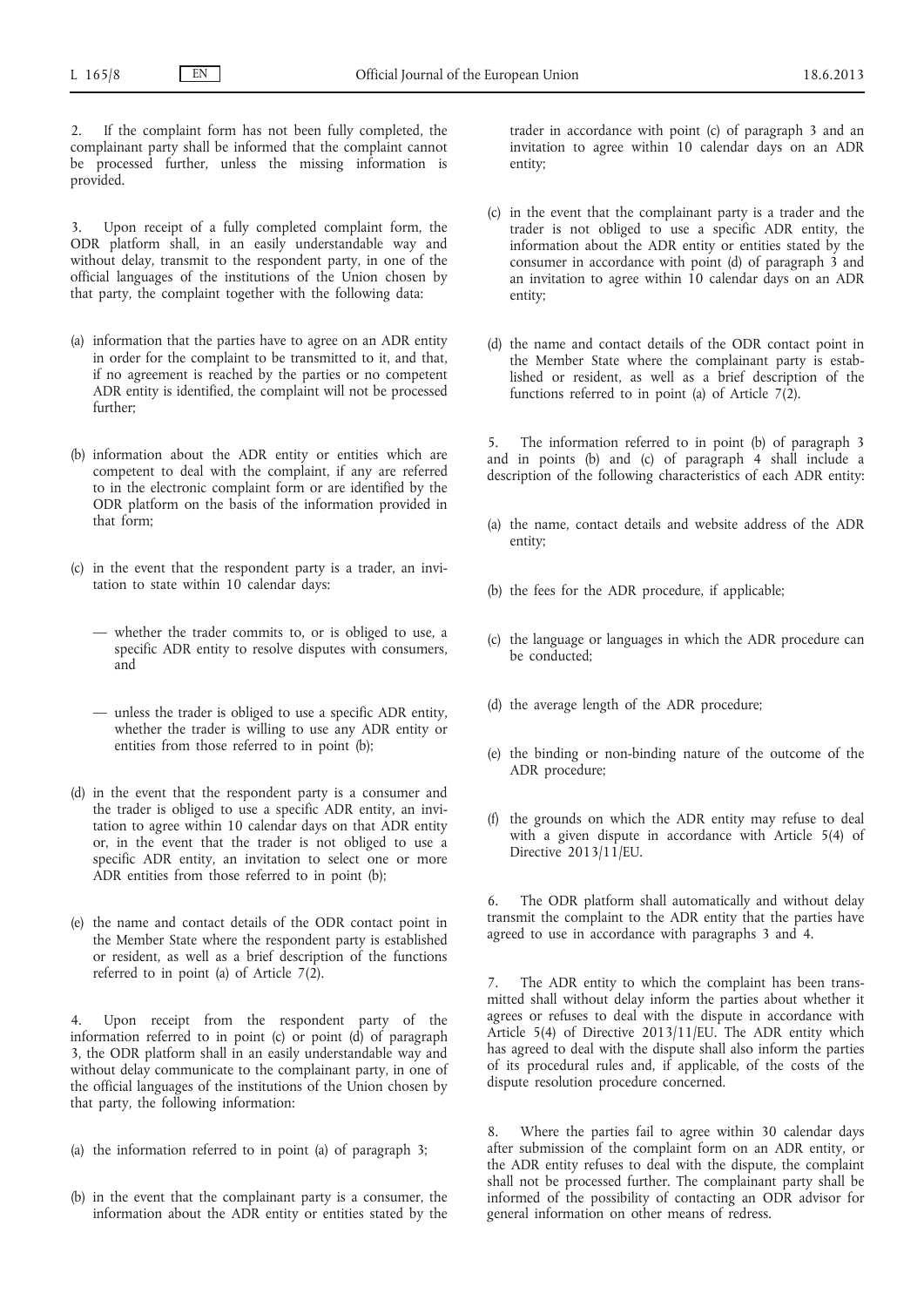## **Resolution of the dispute**

An ADR entity which has agreed to deal with a dispute in accordance with Article 9 of this Regulation shall:

- (a) conclude the ADR procedure within the deadline referred to in point (e) of Article 8 of Directive 2013/11/EU;
- (b) not require the physical presence of the parties or their representatives, unless its procedural rules provide for that possibility and the parties agree;
- (c) without delay transmit the following information to the ODR platform:
	- (i) the date of receipt of the complaint file;
	- (ii) the subject-matter of the dispute;
	- (iii) the date of conclusion of the ADR procedure;
	- (iv) the result of the ADR procedure;
- (d) not be required to conduct the ADR procedure through the ODR platform.

#### *Article 11*

#### **Database**

The Commission shall take the necessary measures to establish and maintain an electronic database in which it shall store the information processed in accordance with Article 5(4) and point (c) of Article 10 taking due account of Article 13(2).

#### *Article 12*

## **Processing of personal data**

1. Access to information, including personal data, related to a dispute and stored in the database referred to in Article 11 shall be granted, for the purposes referred to in Article 10, only to the ADR entity to which the dispute was transmitted in accordance with Article 9. Access to the same information shall be granted also to ODR contact points, in so far as it is necessary, for the purposes referred to in Article 7(2) and (4).

2. The Commission shall have access to information processed in accordance with Article 10 for the purposes of monitoring the use and functioning of the ODR platform and drawing up the reports referred to in Article 21. It shall process personal data of the users of the ODR platform in so far as it is necessary for the operation and maintenance of the ODR platform, including for the purposes of monitoring the use of the ODR platform by ADR entities and ODR contact points.

Personal data related to a dispute shall be kept in the database referred to in paragraph  $\hat{1}$  of this Article only for the time necessary to achieve the purposes for which they were collected and to ensure that data subjects are able to access their personal data in order to exercise their rights, and shall be automatically deleted, at the latest, six months after the date of conclusion of the dispute which has been transmitted to the ODR platform in accordance with point (iii) of point (c) of Article 10. That retention period shall also apply to personal data kept in national files by the ADR entity or the ODR contact point which dealt with the dispute concerned, except if the procedural rules applied by the ADR entity or any specific provisions of national law provide for a longer retention period.

Each ODR advisor shall be regarded as a controller with respect to its data processing activities under this Regulation, in accordance with point (d) of Article 2 of Directive 95/46/EC, and shall ensure that those activities comply with national legislation adopted pursuant to Directive 95/46/EC in the Member State of the ODR contact point hosting the ODR advisor.

5. Each ADR entity shall be regarded as a controller with respect to its data processing activities under this Regulation, in accordance with point (d) of Article 2 of Directive 95/46/EC, and shall ensure that those activities comply with national legislation adopted pursuant to Directive 95/46/EC in the Member State where the ADR entity is established.

6. In relation to its responsibilities under this Regulation and the processing of personal data involved therein, the Commission shall be regarded as a controller in accordance with point (d) of Article 2 of Regulation (EC) No 45/2001.

# *Article 13*

## **Data confidentiality and security**

1. ODR contact points shall be subject to rules of professional secrecy or other equivalent duties of confidentiality laid down in the legislation of the Member State concerned.

2. The Commission shall take the appropriate technical and organisational measures to ensure the security of information processed under this Regulation, including appropriate data access control, a security plan and a security incident management, in accordance with Article 22 of Regulation (EC) No 45/2001.

## *Article 14*

#### **Consumer information**

1. Traders established within the Union engaging in online sales or service contracts, and online marketplaces established within the Union, shall provide on their websites an electronic link to the ODR platform. That link shall be easily accessible for consumers. Traders established within the Union engaging in online sales or service contracts shall also state their e-mail addresses.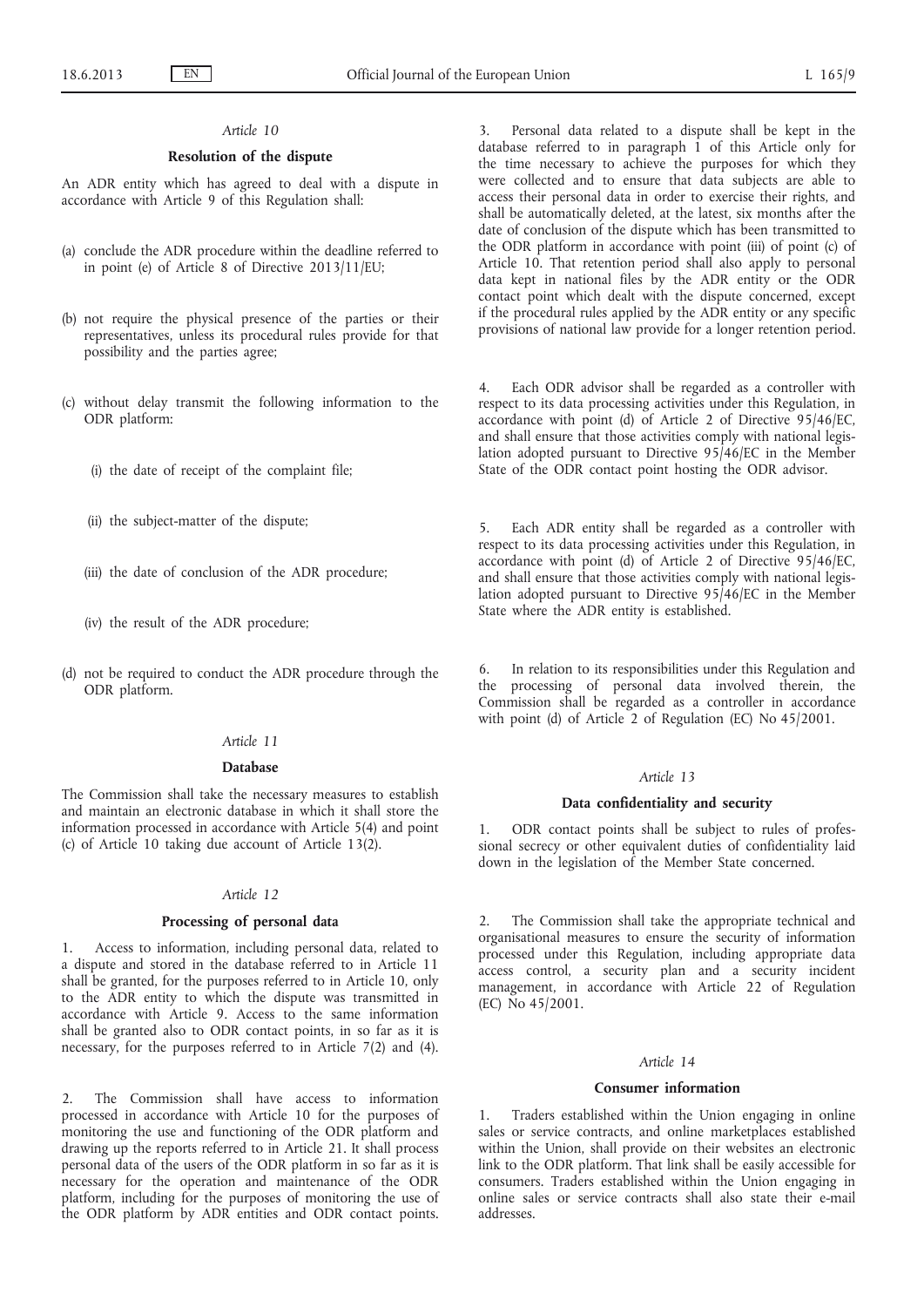Traders established within the Union engaging in online sales or service contracts, which are committed or obliged to use one or more ADR entities to resolve disputes with consumers, shall inform consumers about the existence of the ODR platform and the possibility of using the ODR platform for resolving their disputes. They shall provide an electronic link to the ODR platform on their websites and, if the offer is made by e-mail, in that e-mail. The information shall also be provided, where applicable, in the general terms and conditions applicable to online sales and service contracts.

3. Paragraphs 1 and 2 of this Article shall be without prejudice to Article 13 of Directive 2013/11/EU and the provisions on consumer information on out-of-court redress procedures contained in other Union legal acts, which shall apply in addition to this Article.

4. The list of ADR entities referred to in Article 20(4) of Directive 2013/11/EU and its updates shall be published in the ODR platform.

5. Member States shall ensure that ADR entities, the centres of the European Consumer Centres Network, the competent authorities defined in Article 18(1) of Directive 2013/11/EU, and, where appropriate, the bodies designated in accordance with Article  $14(2)$  of Directive 2013/11/EU provide an electronic link to the ODR platform.

6. Member States shall encourage consumer associations and business associations to provide an electronic link to the ODR platform.

7. When traders are obliged to provide information in accordance with paragraphs  $1$  and  $2$  and with the provisions referred to in paragraph 3, they shall, where possible, provide that information together.

## *Article 15*

#### **Role of the competent authorities**

The competent authority of each Member State shall assess whether the ADR entities established in that Member State comply with the obligations set out in this Regulation.

## CHAPTER III

## **FINAL PROVISIONS**

# *Article 16*

#### **Committee procedure**

1. The Commission shall be assisted by a committee. That committee shall be a committee within the meaning of Regulation (EU) No 182/2011.

2. Where reference is made to this paragraph, Article 4 of Regulation (EU) No 182/2011 shall apply.

3. Where reference is made to this paragraph, Article 5 of Regulation (EU) No 182/2011 shall apply.

4. Where the opinion of the committee under paragraphs 2 and 3 is to be obtained by written procedure, that procedure shall be terminated without result when, within the time-limit for delivery of the opinion, the chair of the committee so decides or a simple majority of committee members so request.

#### *Article 17*

#### **Exercise of the delegation**

1. The power to adopt delegated acts is conferred on the Commission subject to the conditions laid down in this Article.

2. The power to adopt delegated acts referred to in Article 8(3) shall be conferred for an indeterminate period of time from 8 July 2013.

The delegation of power referred to in Article  $8(3)$  may be revoked at any time by the European Parliament or by the Council. A decision to revoke shall put an end to the delegation of the power specified in that decision. It shall take effect the day following the publication of the decision in the *Official Journal of the European Union* or at a later date specified therein. It shall not affect the validity of any delegated acts already in force.

4. As soon as it adopts a delegated act, the Commission shall notify it simultaneously to the European Parliament and to the Council.

5. A delegated act adopted pursuant to Article 8(3) shall enter into force only if no objection has been expressed either by the European Parliament or the Council within a period of two months of notification of that act to the European Parliament and the Council or if, before the expiry of that period, the European Parliament and the Council have both informed the Commission that they will not object. That period shall be extended by two months at the initiative of the European Parliament or of the Council.

# *Article 18*

#### **Penalties**

Member States shall lay down the rules on penalties applicable to infringements of this Regulation and shall take all measures necessary to ensure that they are implemented. The penalties provided for must be effective, proportionate and dissuasive.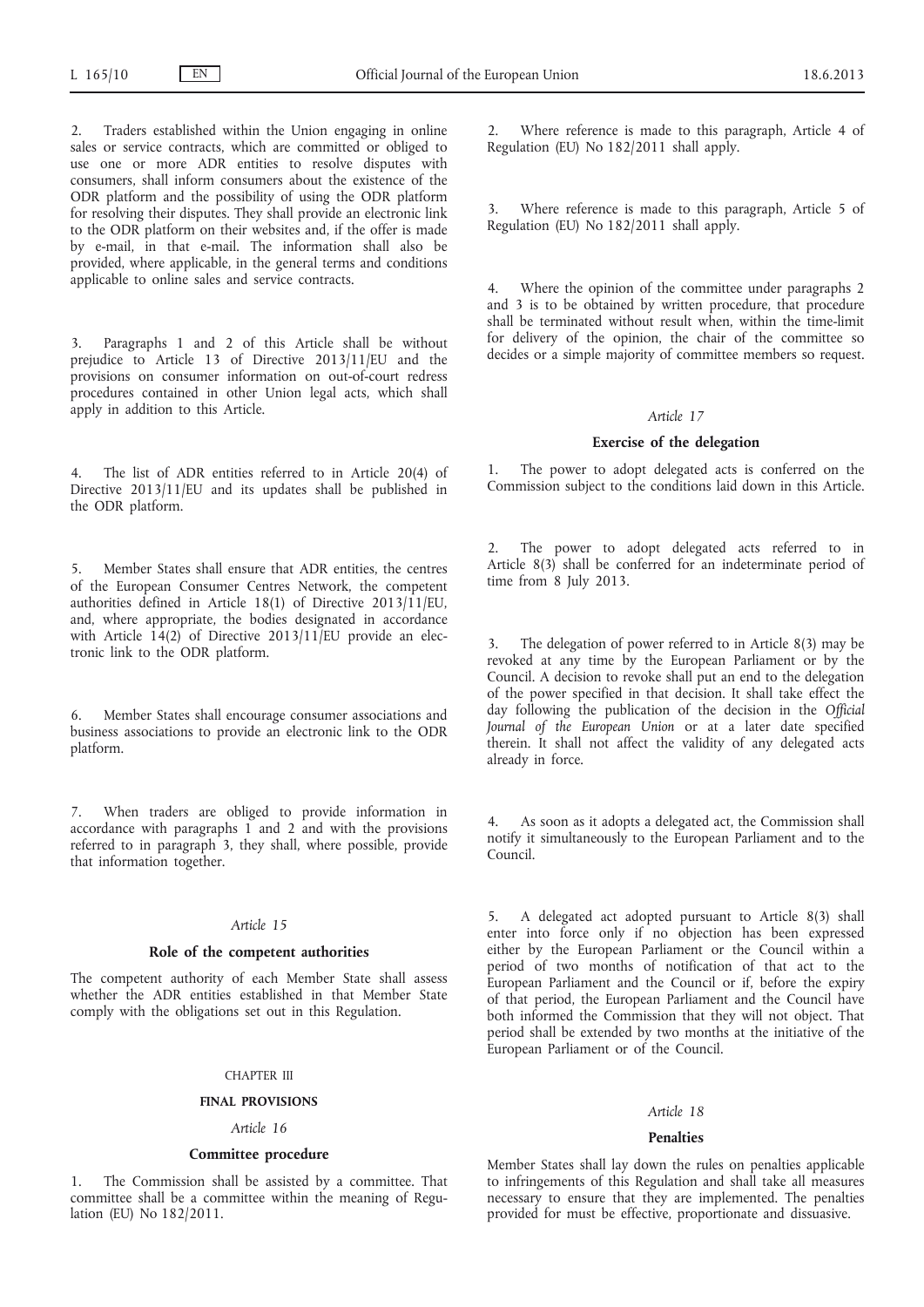## **Amendment to Regulation (EC) No 2006/2004**

In the Annex to Regulation (EC) No 2006/2004 of the European Parliament and of the Council  $(1)$  the following point is added:

'21. Regulation (EU) No 524/2013 of the European Parliament and of the Council of 21 May 2013 on online dispute resolution for consumer disputes (Regulation on consumer ODR) (OJ L 165, 18.6.2013, p. 1): Article 14.'

#### *Article 20*

#### **Amendment to Directive 2009/22/EC**

Directive 2009/22/EC of the European Parliament and of the Council (2) is amended as follows:

- (1) in Article 1(1) and (2) and point (b) of Article 6(2), the words 'Directives listed in Annex I' are replaced with the words 'Union acts listed in Annex I';
- (2) in the heading of Annex I, the words 'LIST OF DIRECTIVES' are replaced by the words 'LIST OF UNION ACTS';
- (3) in Annex I, the following point is added:
	- '15. Regulation (EU) No 524/2013 of the European Parliament and of the Council of 21 May 2013 on online dispute resolution for consumer disputes (Regulation on consumer ODR) (OJ L 165, 18.6.2013, p. 1): Article 14.'

## *Article 21*

#### **Reports**

1. The Commission shall report to the European Parliament and the Council on the functioning of the ODR platform on a yearly basis and for the first time one year after the ODR platform has become operational.

2. By 9 July 2018 and every three years thereafter the Commission shall submit to the European Parliament and the Council a report on the application of this Regulation, including in particular on the user-friendliness of the complaint form and the possible need for adaptation of the information listed in the Annex to this Regulation. That report shall be accompanied, if necessary, by proposals for adaptations to this Regulation.

3. Where the reports referred to in paragraphs 1 and 2 are to be submitted in the same year, only one joint report shall be submitted.

#### *Article 22*

#### **Entry into force**

1. This Regulation shall enter into force on the twentieth day following that of its publication in the *Official Journal of the European Union*.

2. This Regulation shall apply from 9 January 2016, except for the following provisions:

- Article 2(3) and Article 7(1) and (5), which shall apply from 9 July 2015,
- Article 5(1) and (7), Article 6, Article 7(7), Article 8(3) and (4) and Articles 11, 16 and 17, which shall apply from 8 July 2013.

This Regulation shall be binding in its entirety and directly applicable in all Member States.

Done at Strasbourg, 21 May 2013.

*For the European Parliament The President* M. SCHULZ

*For the Council The President* L. CREIGHTON

<sup>(</sup> 1) OJ L 364, 9.12.2004, p. 1.

<sup>(</sup> 2) OJ L 110, 1.5.2009, p. 30.